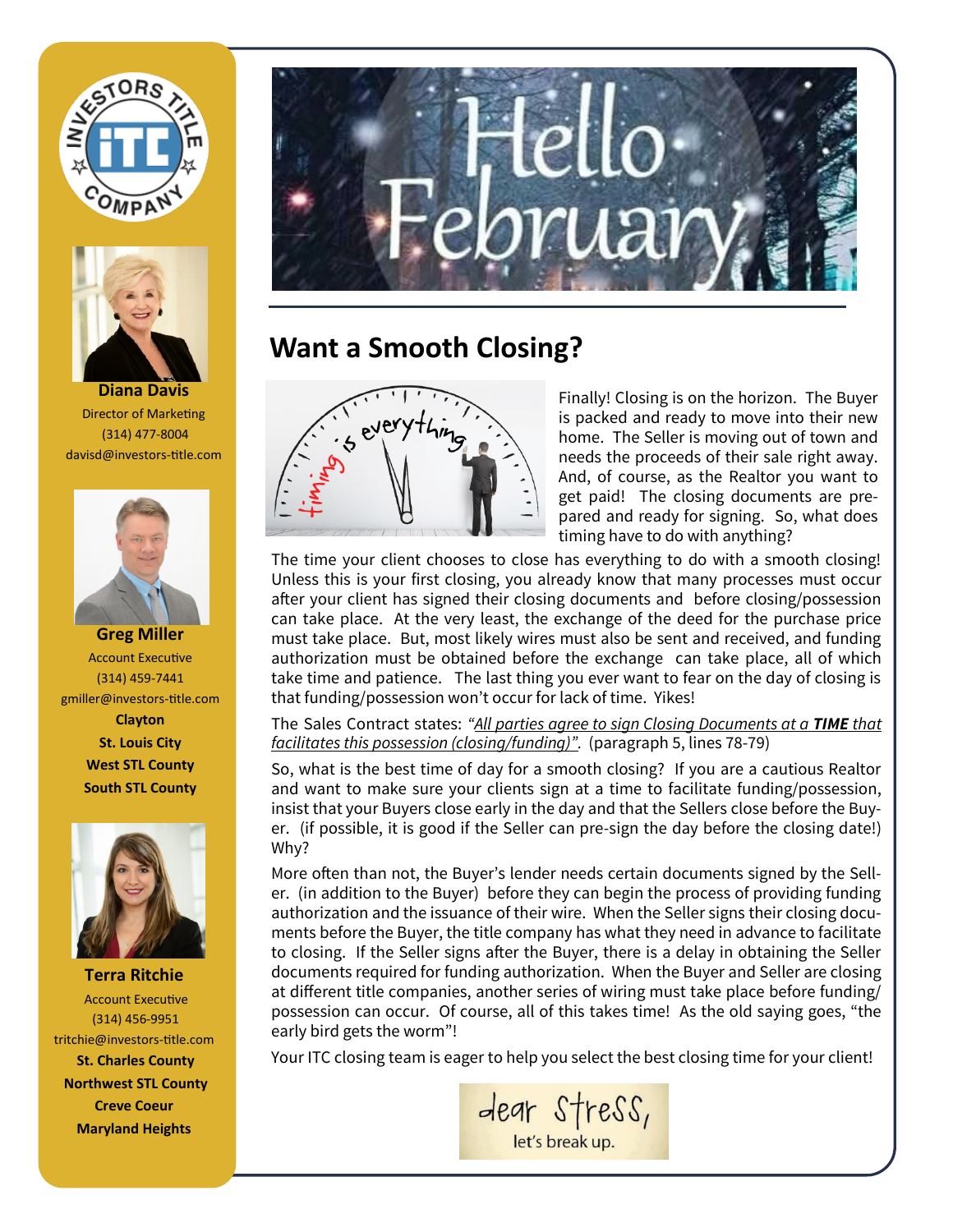

**Anna Mueller** Lender Account Executive (314) 369-5666 amueller@investors-title.com

# **PLEASE WELCOME**

# **Our New Lender Account Executive!**

Anna Mueller is the newest addition to our Marketing Team, serving as our Lender Account Executive. Anna comes to Investors Title Company with 20 years of sales and customer relations experience, most recently serving the real estate community since 2009. Anna's dedication to building customer relationships and determination in helping her customers succeed will be an asset to your closing experience with Investors Title Company. Anna is eager to earn your trust and your business. Please call on her whenever she can be of assistance.